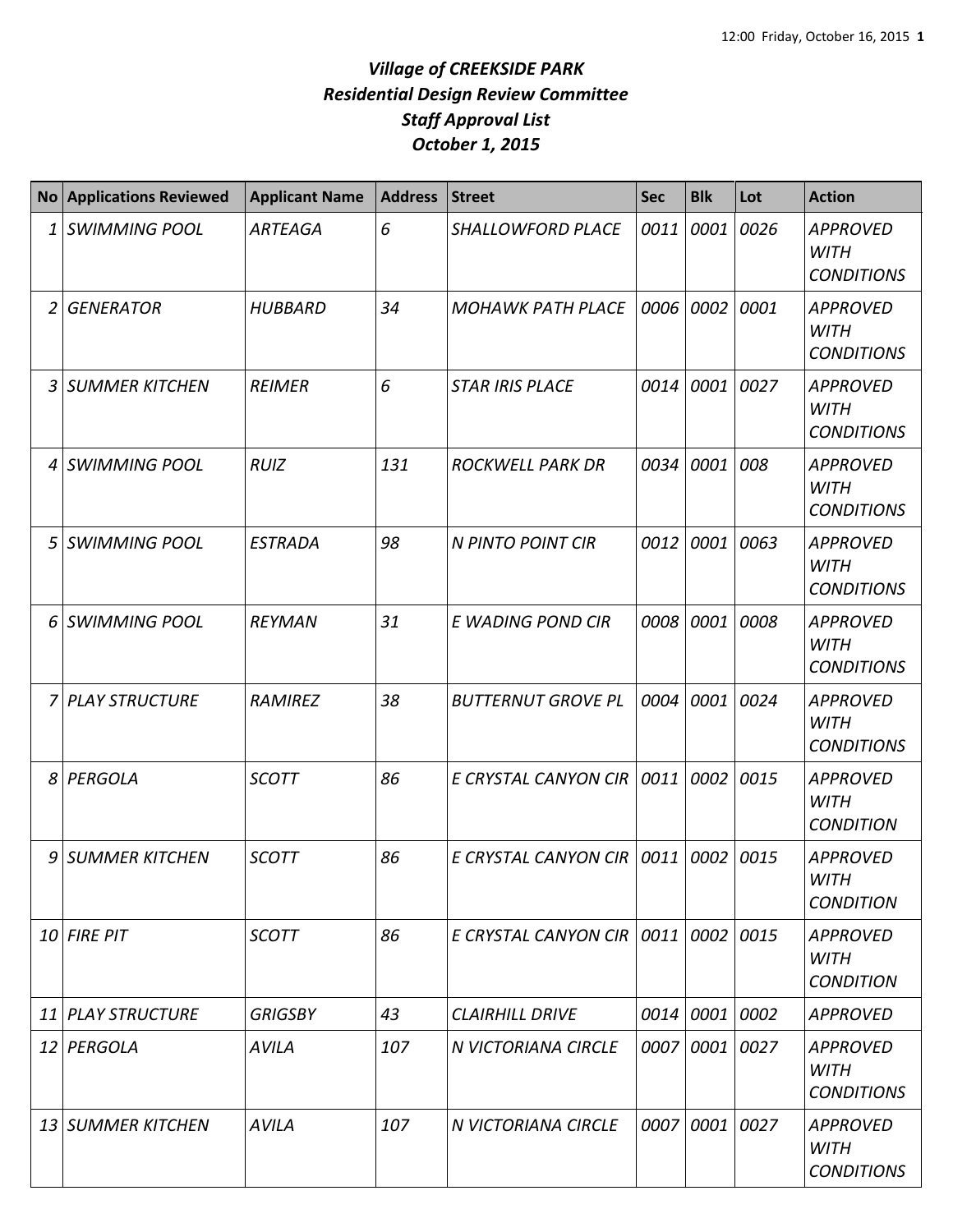## *Village of CREEKSIDE PARK Residential Design Review Committee Staff Approval List October 1, 2015*

| <b>No</b>       | <b>Applications Reviewed</b>      | <b>Applicant Name</b> | <b>Address</b> | <b>Street</b>                        | <b>Sec</b> | <b>Blk</b>     | Lot  | <b>Action</b>                                       |
|-----------------|-----------------------------------|-----------------------|----------------|--------------------------------------|------------|----------------|------|-----------------------------------------------------|
|                 | 14 SWIMMING POOL                  | <b>MACOUZET</b>       | 86             | <b>E LASTING SPRINGS CIR</b>         | 0008       | 0001           | 0017 | <b>APPROVED</b><br><b>WITH</b><br><b>CONDITIONS</b> |
| 15 <sup>1</sup> | <b>SWIMMING POOL</b>              | <b>DAVIS</b>          | $\overline{7}$ | <b>QUIET YEARLING PLACE   0001  </b> |            | 0001           | 0014 | <b>APPROVED</b><br><b>WITH</b><br><b>CONDITIONS</b> |
| 16              | PERGOLA                           | <b>DAVIS</b>          | $\overline{7}$ | <b>QUIET YEARLING PLACE 0001</b>     |            | 0001           | 0014 | <b>APPROVED</b><br><b>WITH</b><br><b>CONDITIONS</b> |
| 17              | <b>YARD STRUCTURE</b>             | <b>DAVIS</b>          | $\overline{7}$ | <b>QUIET YEARLING PLACE   0001</b>   |            | 0001           | 0014 | <b>APPROVED</b><br><b>WITH</b><br><b>CONDITIONS</b> |
| 18              | <b>FIRE PIT</b>                   | <b>DAVIS</b>          | $\overline{7}$ | <b>QUIET YEARLING PLACE   0001  </b> |            | 0001           | 0014 | <b>APPROVED</b><br><b>WITH</b><br><b>CONDITIONS</b> |
| 19              | WALKWAY                           | <b>DAVIS</b>          | $\overline{7}$ | <b>QUIET YEARLING PLACE   0001</b>   |            | 0001           | 0014 | <b>APPROVED</b><br><b>WITH</b><br><b>CONDITIONS</b> |
| 20              | <b>GARAGE CONVERSION   MAJANO</b> |                       | 30             | E WADING POND CIR                    | 0008       | 0002           | 0005 | <b>APPROVED</b><br><b>WITH</b><br><b>CONDITIONS</b> |
| 21              | <b>SUMMER KITCHEN</b>             | <b>DIO</b>            | 11             | <b>WOODGLADE WAY</b>                 | 0017       | 0001           | 0039 | <b>APPROVED</b><br><b>WITH</b><br><b>CONDITIONS</b> |
| 22              | PATIO                             | <b>DIO</b>            | 11             | <b>WOODGLADE WAY</b>                 | 0017       | 0001           | 0039 | <b>APPROVED</b>                                     |
| 23              | <b>SWIMMING POOL</b>              | <b>TURNER</b>         | 7              | <b>CADENCE</b>                       |            | 0018 0001 0090 |      | <b>APPROVED</b><br><b>WITH</b><br><b>CONDITIONS</b> |
| 24              | <b>TREE REMOVAL</b>               | <b>TOW</b>            | 71             | <b>LINDENBERRY CIRCLE</b>            |            | 0027 0002      | 0020 | <b>APPROVED</b>                                     |
| 25              | <b>TREE REMOVAL</b>               | <b>MINOR</b>          | $\overline{2}$ | <b>MOUNTAIN BLUEBIRD</b>             |            | 0010 0004 0013 |      | <b>APPROVED</b>                                     |
| 26              | <b>SWIMMING POOL</b>              | <b>ABRIL</b>          | 183            | <b>W NEW HARMONY</b>                 | 0021       | 0002           | 0010 | <b>APPROVED</b><br><b>WITH</b><br><b>CONDITIONS</b> |
|                 | 27 SWIMMING POOL                  | <b>RIVERO</b>         | 94             | <b>HAMLIN LAKE DRVE</b>              |            | 0009 0001      | 0066 | <b>APPROVED</b><br><b>WITH</b><br><b>CONDITIONS</b> |